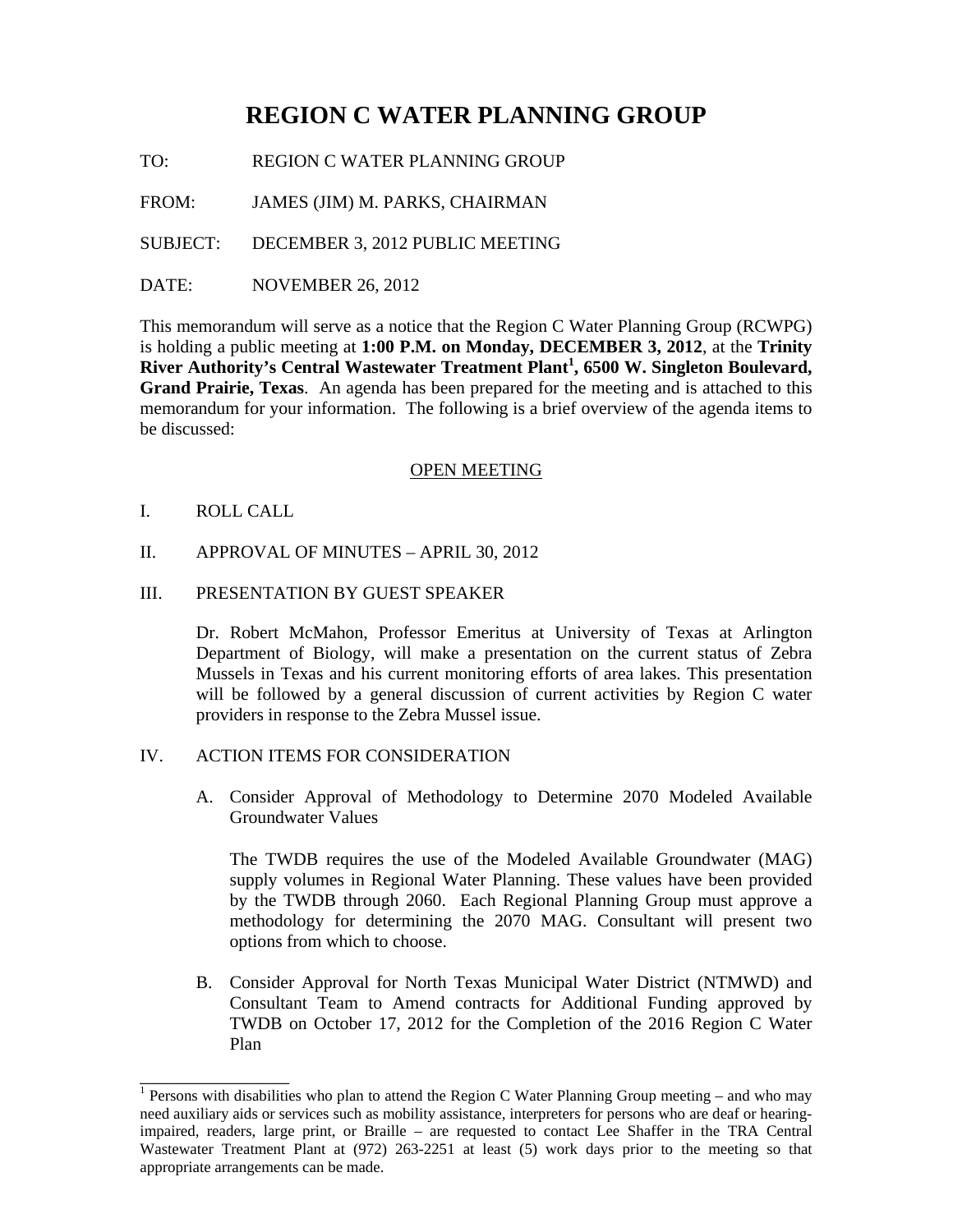Funds for the completion of the 2016 Region C Water Plan (\$1,341,464) have been awarded by TWDB. Group will consider approval for NTMWD and Consultant team to amend their contracts to include these new funds and associated scope.

C. Announcement of Vacancy for Danny Vance's position (representing River Authorities), Call for Nominations to Fill Vacancy, and Vote to Fill Vacancy

Danny Vance has resigned from the Region C Planning Group. Danny represented River Authorities, and this vacancy now needs to be filled. Based on the by-laws section regarding filling vacancies, the RCWPG may take the following actions: declare the vacancy as required by the by-laws; take nominations from the floor (from both the public and the Region C membership); vote to fill the vacancy.

Vice Chairman Jody Puckett has submitted a nomination for Kevin Ward (Mr. Vance's current alternate and his successor at Trinity River Authority). A copy of his bio and the email previously sent to the RCWPG regarding the vacancy is attached to this memorandum.

- D. Consider Adoption of Resolution No. 12-2 Thanking Danny Vance for his Service to the RCWPG
- E. Consider Approval of Fall 2012 Newsletter

Planning Group will consider approval of Fall 2012 Newsletter.

F. Consider Adoption of Resolution No. 12-3 Appointing Executive Committee to Develop Slate of Officers for 2013

The RCWPG may appoint a nominating committee to develop a slate of officers for 2013.

G. Consider Amending Region C Bylaws to include Texas Department of Agriculture staff member as a Mandatory Non-Voting Member

The RCWPG may amend Article VII of the Bylaws to specify that the RCWPG mandatory non-voting membership will include a staff member of the Texas Department of Agriculture designated by its Commissioner.

#### V. DISCUSSION ITEMS

A. Overall Schedule

The TWDB has revised the Regional Planning schedule for all regions, including the dates for submittal of Initially Prepared Plans and Final Plans.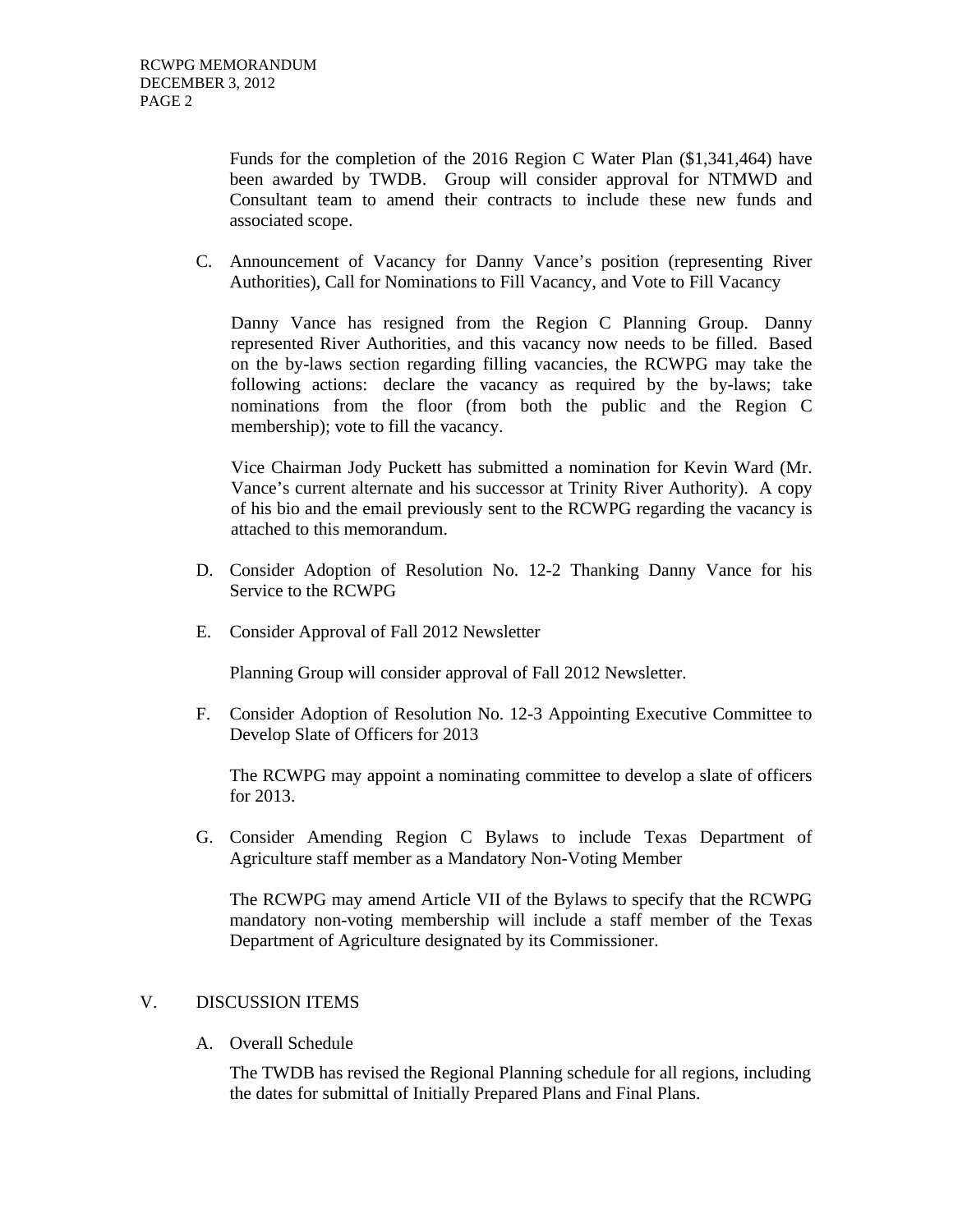B. Errata #3 to *2011 Region C Water Plan*

An Errata to the *2011 Region C Water Plan* was submitted to TWDB on September 6, 2012. The errata involved a slight correction to the text in Appendix I (Water Supplies Available to Region C) as well as the addition of some clarifying text in Appendix I.

C. City of Weatherford Reuse Water Right

RCWPG member James Hotopp with the City of Weatherford will brief the group on the City's current efforts to obtain a reuse water right.

D. Task 2 – Population and Municipal Demand Projections

As of November 13, 2012 the Texas State Data Center has released their 2010- 2050 population projections. TWDB will use these projections to develop draft 2010-2070 population and demand projections for regional planning purposes.

E. Survey of Water User Groups (WUGs)

The scope of works calls for a survey of Water User Groups to be taken once draft population and demand projections are available from TWDB. A draft of this survey will be presented.

F. Task 3 – Update on Existing Supplies

Consultants will update the RCWPG on the analysis of currently available supplies in Region C.

- G. Potential Changes in Water Management Strategies for 2016 Plan
- H. Next Steps

# VI. OTHER DISCUSSION

- A. Updates from the Chair
- B. Report from Regional Liaisons
- C. Report from Texas Water Development Board
- D. Report from Texas Department of Agriculture
- E. Report from Texas Parks and Wildlife Department
- F. Other Reports
- G. Confirm Date and Location of Next Meeting Date, Time, and Location to be Determined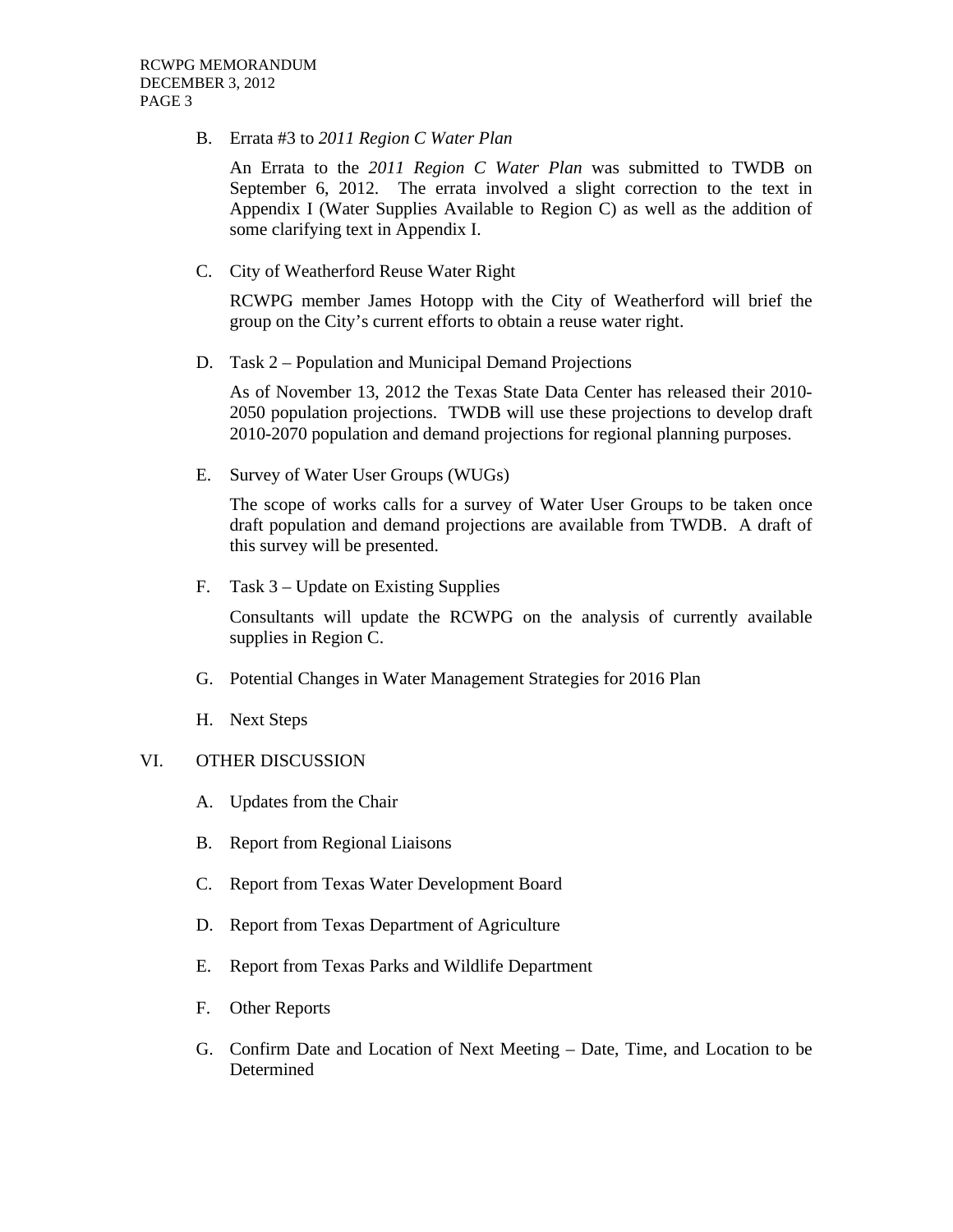#### H. Public Comments

#### VII. ADJOURNMENT

The following items are enclosed with this memorandum:

- 1. RCWPG Agenda December 3, 2012
- 2. RCWPG Minutes April 30, 2012
- 3. Resolution No. 12-2
- 4. Resolution No. 12-3
- 5. E-Mail October 15, 2012, Regarding Vacancy on RCWPG
- 6. Kevin Ward's Bio

cc: Mr. Kevin Ward, Designated Alternate for Danny Vance Ms. Marion Henderson, Designated Alternate for Robert Scott Mr. Tim Fisher, Designated Alternate for Howard Martin Vacant, Designated Alternate for G. K. Maenius Ms. Sharon Hayes, Designated Alternate for James Hotopp Mr. Joe Kana, Designated Alternate for Jim McCarter Ms. Mary Vogelson, Designated Alternate for Dr. Thomas LaPoint Mr. Jim Oliver, Designated Alternate for Jack Stevens Mr. Mike Rickman, Designated Alternate for Jim Parks Mr. Craig Schkade, Designated Alternate for Russell Laughlin Mr. Ron Sellman, Designated Alternate for Jerry Chapman Mr. Denis Qualls, Designated Alternate for Jody Puckett Mr. Randy Gideon, Designated Alternate for Steve Berry Mr. Andy Cronberg, Designated Alternate for Frank Crumb Mr. Mark Jones, Designated Alternate for Steve Mundt Mr. Dennis Donoho, Designated Alternate for Connie Standridge Mr. Gary Clayton, Designated Alternate for Tom Woodward Mr. David Rutledge, Designated Alternate for Gary Spicer Mr. Jay Barksdale, Designated Alternate for Bill Ceverha Mr. John Alford, Designated Alternate for David Bailey Vacant, Designated Alternate for Gary Douglas Mr. Thomas Smith, Designated Alternate for Harold Latham Ms. Angela Kennedy, TWDB Mr. Gregg Magee, TDA Mr. Adam Whisenant, TPWD Mr. Curtis Campbell, Region B Representative Ms. Sharron Nabors, Region D Representative Mr. Walt Sears, Region D Administrator Mr. Alva Cox, Region G Representative Mr. Mike Harbordt, Region I Representative Mr. Tom Gooch, Freese and Nichols, Inc.